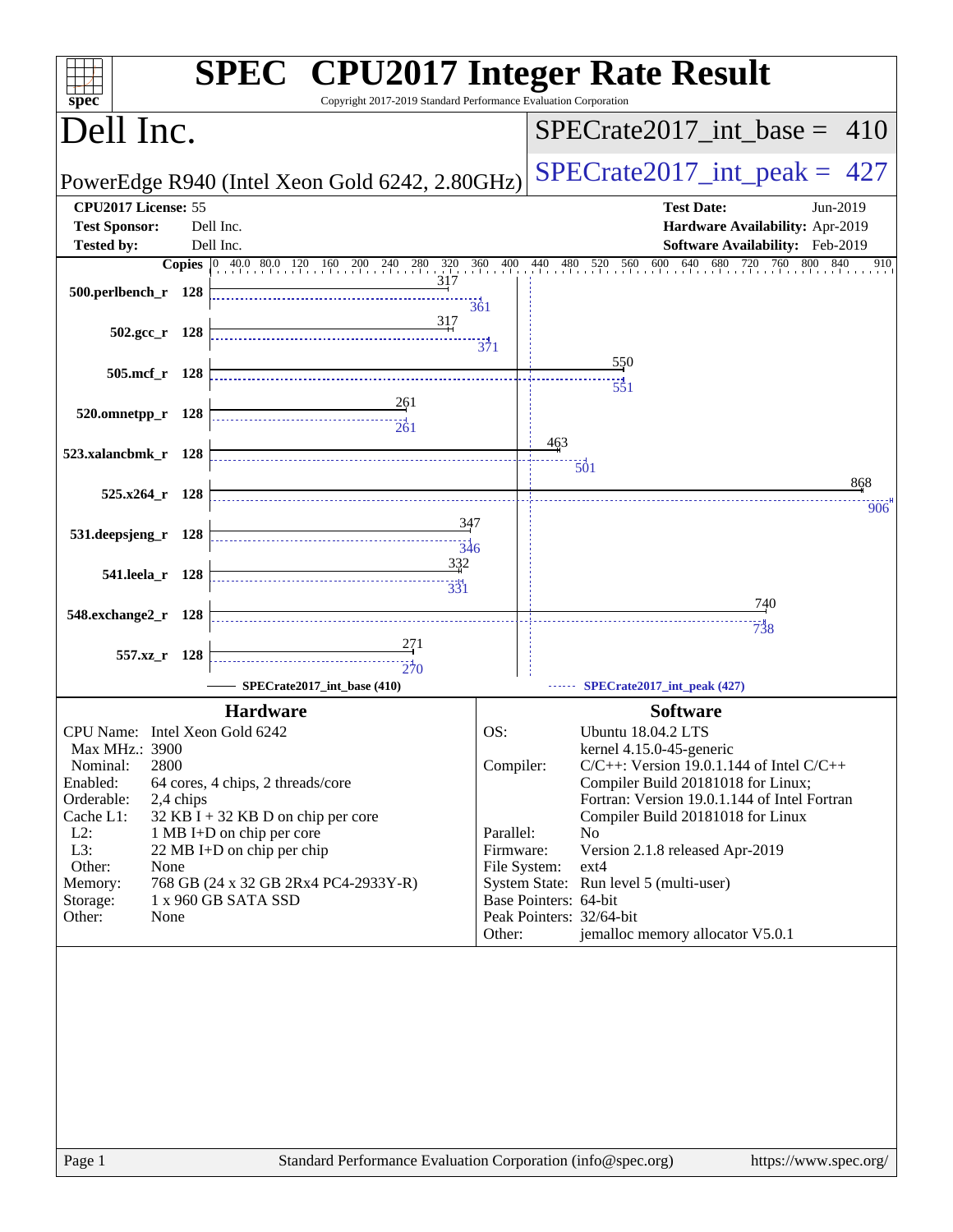| <b>SPEC CPU2017 Integer Rate Result</b>                         |  |
|-----------------------------------------------------------------|--|
| Copyright 2017-2019 Standard Performance Evaluation Corporation |  |
|                                                                 |  |

# Dell Inc.

**[spec](http://www.spec.org/)**

## [SPECrate2017\\_int\\_base =](http://www.spec.org/auto/cpu2017/Docs/result-fields.html#SPECrate2017intbase) 410

PowerEdge R940 (Intel Xeon Gold 6242, 2.80GHz)  $\text{SPECrate}2017\_int\_peak = 427$ 

**[CPU2017 License:](http://www.spec.org/auto/cpu2017/Docs/result-fields.html#CPU2017License)** 55 **[Test Date:](http://www.spec.org/auto/cpu2017/Docs/result-fields.html#TestDate)** Jun-2019 **[Test Sponsor:](http://www.spec.org/auto/cpu2017/Docs/result-fields.html#TestSponsor)** Dell Inc. **[Hardware Availability:](http://www.spec.org/auto/cpu2017/Docs/result-fields.html#HardwareAvailability)** Apr-2019 **[Tested by:](http://www.spec.org/auto/cpu2017/Docs/result-fields.html#Testedby)** Dell Inc. **[Software Availability:](http://www.spec.org/auto/cpu2017/Docs/result-fields.html#SoftwareAvailability)** Feb-2019

### **[Results Table](http://www.spec.org/auto/cpu2017/Docs/result-fields.html#ResultsTable)**

|                             | <b>Base</b>   |                |       |                |       |                |       | <b>Peak</b>   |                |              |                |              |                |              |
|-----------------------------|---------------|----------------|-------|----------------|-------|----------------|-------|---------------|----------------|--------------|----------------|--------------|----------------|--------------|
| <b>Benchmark</b>            | <b>Copies</b> | <b>Seconds</b> | Ratio | <b>Seconds</b> | Ratio | <b>Seconds</b> | Ratio | <b>Copies</b> | <b>Seconds</b> | <b>Ratio</b> | <b>Seconds</b> | <b>Ratio</b> | <b>Seconds</b> | <b>Ratio</b> |
| 500.perlbench_r             | 128           | 644            | 317   | 642            | 318   |                |       | 128           | 564            | 361          | 565            | <u>361</u>   |                |              |
| $502.\text{gcc}_r$          | 128           | 560            | 324   | 572            | 317   |                |       | 128           | 487            | 372          | <u>489</u>     | <u>371</u>   |                |              |
| $505$ .mcf r                | 128           | 375            | 551   | 376            | 550   |                |       | 128           | 375            | 551          | 376            | 551          |                |              |
| 520.omnetpp_r               | 128           | 643            | 261   | 642            | 261   |                |       | 128           | 643            | 261          | 643            | 261          |                |              |
| 523.xalancbmk r             | 128           | 292            | 463   | 290            | 466   |                |       | 128           | 270            | 501          | 270            | 501          |                |              |
| $525.x264$ r                | 128           | 257            | 871   | 258            | 868   |                |       | 128           | 246            | 910          | 247            | 906          |                |              |
| 531.deepsjeng_r             | 128           | 423            | 347   | 423            | 347   |                |       | 128           | 423            | 347          | 424            | 346          |                |              |
| 541.leela r                 | 128           | 633            | 335   | 639            | 332   |                |       | 128           | 641            | 331          | 630            | 337          |                |              |
| 548.exchange2_r             | 128           | 453            | 741   | 453            | 740   |                |       | 128           | 453            | 740          | 454            | <b>738</b>   |                |              |
| 557.xz r                    | 128           | 511            | 271   | 511            | 271   |                |       | 128           | 512            | 270          | 512            | 270          |                |              |
| $SPECrate2017\_int\_base =$ | 410           |                |       |                |       |                |       |               |                |              |                |              |                |              |
| $SPECrate2017\_int\_peak =$ |               |                | 427   |                |       |                |       |               |                |              |                |              |                |              |

Results appear in the [order in which they were run](http://www.spec.org/auto/cpu2017/Docs/result-fields.html#RunOrder). Bold underlined text [indicates a median measurement](http://www.spec.org/auto/cpu2017/Docs/result-fields.html#Median).

### **[Submit Notes](http://www.spec.org/auto/cpu2017/Docs/result-fields.html#SubmitNotes)**

 The numactl mechanism was used to bind copies to processors. The config file option 'submit' was used to generate numactl commands to bind each copy to a specific processor. For details, please see the config file.

## **[Operating System Notes](http://www.spec.org/auto/cpu2017/Docs/result-fields.html#OperatingSystemNotes)**

Stack size set to unlimited using "ulimit -s unlimited"

### **[General Notes](http://www.spec.org/auto/cpu2017/Docs/result-fields.html#GeneralNotes)**

Environment variables set by runcpu before the start of the run: LD\_LIBRARY\_PATH = "/home/cpu2017/lib/ia32:/home/cpu2017/lib/intel64:/home/cpu2017/je5.0.1-32:/home/cpu2017/je5.0.1-64" Binaries compiled on a system with 1x Intel Core i9-7900X CPU + 32GB RAM memory using Redhat Enterprise Linux 7.5 NA: The test sponsor attests, as of date of publication, that CVE-2017-5754 (Meltdown) is mitigated in the system as tested and documented. Yes: The test sponsor attests, as of date of publication, that CVE-2017-5753 (Spectre variant 1) is mitigated in the system as tested and documented. Yes: The test sponsor attests, as of date of publication, that CVE-2017-5715 (Spectre variant 2) is mitigated in the system as tested and documented. Transparent Huge Pages enabled by default Prior to runcpu invocation Filesystem page cache synced and cleared with: sync; echo 3> /proc/sys/vm/drop\_caches runcpu command invoked through numactl i.e.:

**(Continued on next page)**

| Page 2 | Standard Performance Evaluation Corporation (info@spec.org) | https://www.spec.org/ |
|--------|-------------------------------------------------------------|-----------------------|
|        |                                                             |                       |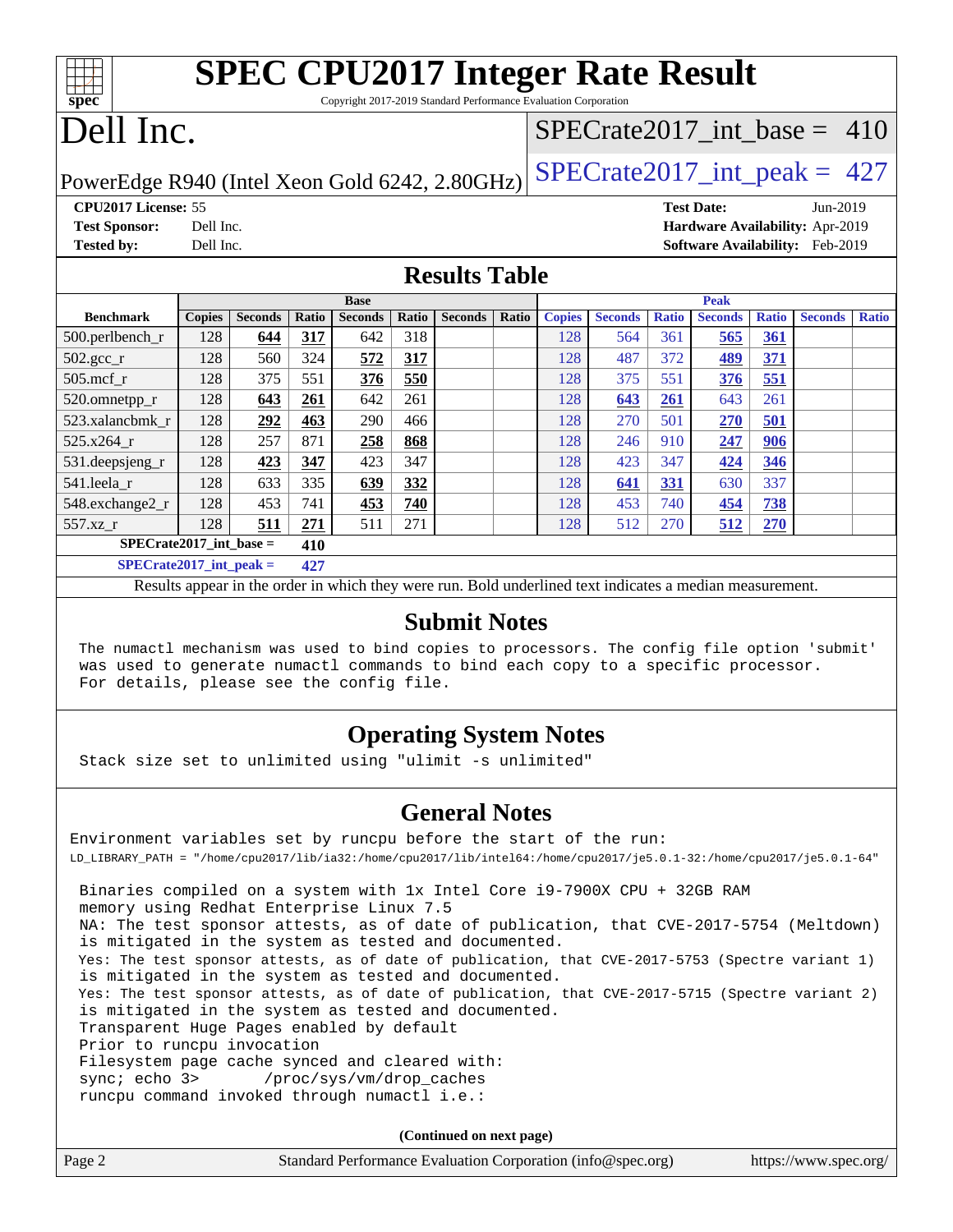### **[SPEC CPU2017 Integer Rate Result](http://www.spec.org/auto/cpu2017/Docs/result-fields.html#SPECCPU2017IntegerRateResult)**  $+\ +$ **[spec](http://www.spec.org/)** Copyright 2017-2019 Standard Performance Evaluation Corporation Dell Inc. [SPECrate2017\\_int\\_base =](http://www.spec.org/auto/cpu2017/Docs/result-fields.html#SPECrate2017intbase) 410 PowerEdge R940 (Intel Xeon Gold 6242, 2.80GHz)  $\text{SPECrate2017\_int\_peak} = 427$ **[CPU2017 License:](http://www.spec.org/auto/cpu2017/Docs/result-fields.html#CPU2017License)** 55 **[Test Date:](http://www.spec.org/auto/cpu2017/Docs/result-fields.html#TestDate)** Jun-2019 **[Test Sponsor:](http://www.spec.org/auto/cpu2017/Docs/result-fields.html#TestSponsor)** Dell Inc. **[Hardware Availability:](http://www.spec.org/auto/cpu2017/Docs/result-fields.html#HardwareAvailability)** Apr-2019 **[Tested by:](http://www.spec.org/auto/cpu2017/Docs/result-fields.html#Testedby)** Dell Inc. **[Software Availability:](http://www.spec.org/auto/cpu2017/Docs/result-fields.html#SoftwareAvailability)** Feb-2019 **[General Notes \(Continued\)](http://www.spec.org/auto/cpu2017/Docs/result-fields.html#GeneralNotes)** numactl --interleave=all runcpu <etc> jemalloc, a general purpose malloc implementation built with the RedHat Enterprise 7.5, and the system compiler gcc 4.8.5 sources available from jemalloc.net or <https://github.com/jemalloc/jemalloc/releases> **[Platform Notes](http://www.spec.org/auto/cpu2017/Docs/result-fields.html#PlatformNotes)** BIOS settings ADDDC setting disabled Sub NUMA Cluster enabled Virtualization Technology disabled DCU Streamer Prefetcher disabled System Profile set to Custom CPU Performance set to Maximum Performance C States set to Autonomous C1E disabled Uncore Frequency set to Dynamic Energy Efficiency Policy set to Performance Memory Patrol Scrub disabled Logical Processor enabled CPU Interconnect Bus Link Power Management disabled PCI ASPM L1 Link Power Management disabled Sysinfo program /home/cpu2017/bin/sysinfo Rev: r5974 of 2018-05-19 9bcde8f2999c33d61f64985e45859ea9 running on intel-sut Tue Jun 25 16:22:03 2019 SUT (System Under Test) info as seen by some common utilities. For more information on this section, see <https://www.spec.org/cpu2017/Docs/config.html#sysinfo> From /proc/cpuinfo model name : Intel(R) Xeon(R) Gold 6242 CPU @ 2.80GHz 4 "physical id"s (chips) 128 "processors" cores, siblings (Caution: counting these is hw and system dependent. The following excerpts from /proc/cpuinfo might not be reliable. Use with caution.) cpu cores : 16 siblings : 32 physical 0: cores 0 1 2 3 4 5 6 7 8 9 10 11 12 13 14 15 physical 1: cores 0 1 2 3 4 5 6 7 8 9 10 11 12 13 14 15 physical 2: cores 0 1 2 3 4 5 6 7 8 9 10 11 12 13 14 15 physical 3: cores 0 1 2 3 4 5 6 7 8 9 10 11 12 13 14 15 From lscpu: Architecture: x86\_64 CPU op-mode(s): 32-bit, 64-bit **(Continued on next page)**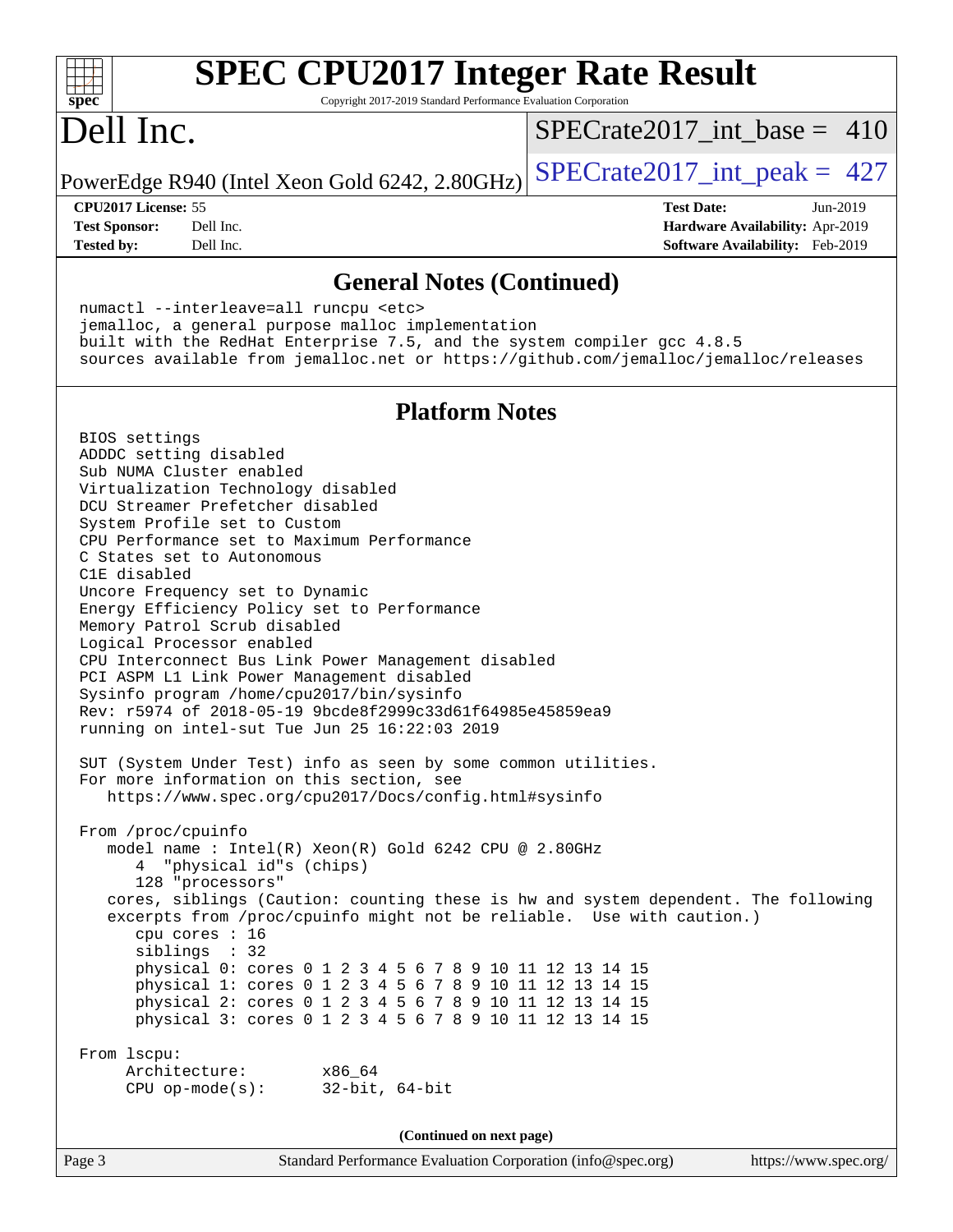

# **[SPEC CPU2017 Integer Rate Result](http://www.spec.org/auto/cpu2017/Docs/result-fields.html#SPECCPU2017IntegerRateResult)**

Copyright 2017-2019 Standard Performance Evaluation Corporation

# Dell Inc.

[SPECrate2017\\_int\\_base =](http://www.spec.org/auto/cpu2017/Docs/result-fields.html#SPECrate2017intbase) 410

PowerEdge R940 (Intel Xeon Gold 6242, 2.80GHz)  $\text{SPECrate2017\_int\_peak} = 427$ 

**[Test Sponsor:](http://www.spec.org/auto/cpu2017/Docs/result-fields.html#TestSponsor)** Dell Inc. **[Hardware Availability:](http://www.spec.org/auto/cpu2017/Docs/result-fields.html#HardwareAvailability)** Apr-2019 **[Tested by:](http://www.spec.org/auto/cpu2017/Docs/result-fields.html#Testedby)** Dell Inc. **[Software Availability:](http://www.spec.org/auto/cpu2017/Docs/result-fields.html#SoftwareAvailability)** Feb-2019

**[CPU2017 License:](http://www.spec.org/auto/cpu2017/Docs/result-fields.html#CPU2017License)** 55 **[Test Date:](http://www.spec.org/auto/cpu2017/Docs/result-fields.html#TestDate)** Jun-2019

**[Platform Notes \(Continued\)](http://www.spec.org/auto/cpu2017/Docs/result-fields.html#PlatformNotes)**

| Byte Order:                                      | Little Endian                                                                                                                                                              |
|--------------------------------------------------|----------------------------------------------------------------------------------------------------------------------------------------------------------------------------|
| CPU(s):                                          | 128                                                                                                                                                                        |
| On-line CPU(s) list: $0-127$                     |                                                                                                                                                                            |
| Thread( $s$ ) per core:<br>$Core(s)$ per socket: | 2<br>16                                                                                                                                                                    |
|                                                  | 4                                                                                                                                                                          |
| Socket(s):<br>NUMA $node(s):$                    | 8                                                                                                                                                                          |
| Vendor ID:                                       | GenuineIntel                                                                                                                                                               |
| CPU family:                                      | 6                                                                                                                                                                          |
| Model:                                           | 85                                                                                                                                                                         |
| Model name:                                      | $Intel(R)$ Xeon $(R)$ Gold 6242 CPU @ 2.80GHz                                                                                                                              |
| Stepping:                                        | 6                                                                                                                                                                          |
| CPU MHz:                                         | 2129.372                                                                                                                                                                   |
| BogoMIPS:                                        | 5600.00                                                                                                                                                                    |
| Virtualization:                                  | $VT - x$                                                                                                                                                                   |
| L1d cache:                                       | 32K                                                                                                                                                                        |
| Lli cache:                                       | 32K                                                                                                                                                                        |
| $L2$ cache:                                      | 1024K                                                                                                                                                                      |
| L3 cache:                                        | 22528K                                                                                                                                                                     |
| NUMA node0 CPU(s):                               | 0, 8, 16, 24, 32, 40, 48, 56, 64, 72, 80, 88, 96, 104, 112, 120                                                                                                            |
| NUMA nodel CPU(s):                               | 1, 9, 17, 25, 33, 41, 49, 57, 65, 73, 81, 89, 97, 105, 113, 121                                                                                                            |
| NUMA node2 CPU(s):                               | 2, 10, 18, 26, 34, 42, 50, 58, 66, 74, 82, 90, 98, 106, 114, 122                                                                                                           |
| NUMA node3 CPU(s):                               | 3, 11, 19, 27, 35, 43, 51, 59, 67, 75, 83, 91, 99, 107, 115, 123                                                                                                           |
| NUMA node4 CPU(s):                               | 4, 12, 20, 28, 36, 44, 52, 60, 68, 76, 84, 92, 100, 108, 116, 124                                                                                                          |
| NUMA node5 CPU(s):                               | 5, 13, 21, 29, 37, 45, 53, 61, 69, 77, 85, 93, 101, 109, 117, 125                                                                                                          |
| NUMA node6 CPU(s):                               | 6, 14, 22, 30, 38, 46, 54, 62, 70, 78, 86, 94, 102, 110, 118, 126                                                                                                          |
| NUMA node7 CPU(s):                               | 7, 15, 23, 31, 39, 47, 55, 63, 71, 79, 87, 95, 103, 111, 119, 127                                                                                                          |
| Flaqs:                                           | fpu vme de pse tsc msr pae mce cx8 apic sep mtrr pge mca cmov                                                                                                              |
|                                                  | pat pse36 clflush dts acpi mmx fxsr sse sse2 ss ht tm pbe syscall nx pdpelgb rdtscp                                                                                        |
|                                                  | lm constant_tsc art arch_perfmon pebs bts rep_good nopl xtopology nonstop_tsc cpuid                                                                                        |
|                                                  | aperfmperf pni pclmulqdq dtes64 monitor ds_cpl vmx smx est tm2 ssse3 sdbg fma cx16                                                                                         |
|                                                  | xtpr pdcm pcid dca sse4_1 sse4_2 x2apic movbe popcnt aes xsave avx f16c rdrand                                                                                             |
|                                                  | lahf_lm abm 3dnowprefetch cpuid_fault epb cat_13 cdp_13 invpcid_single ssbd mba ibrs<br>ibpb stibp ibrs_enhanced tpr_shadow vnmi flexpriority ept vpid fsgsbase tsc_adjust |
|                                                  |                                                                                                                                                                            |
|                                                  | bmil hle avx2 smep bmi2 erms invpcid rtm cqm mpx rdt_a avx512f avx512dq rdseed adx<br>smap clflushopt clwb intel_pt avx512cd avx512bw avx512vl xsaveopt xsavec xgetbvl     |
|                                                  | xsaves cqm_llc cqm_occup_llc cqm_mbm_total cqm_mbm_local dtherm ida arat pln pts pku                                                                                       |
|                                                  | ospke avx512_vnni flush_l1d arch_capabilities                                                                                                                              |
|                                                  |                                                                                                                                                                            |
| /proc/cpuinfo cache data                         |                                                                                                                                                                            |
| cache size : 22528 KB                            |                                                                                                                                                                            |
|                                                  |                                                                                                                                                                            |
|                                                  | From numactl --hardware WARNING: a numactl 'node' might or might not correspond to a                                                                                       |
| physical chip.                                   |                                                                                                                                                                            |
| $available: 8 nodes (0-7)$                       |                                                                                                                                                                            |
|                                                  | node 0 cpus: 0 8 16 24 32 40 48 56 64 72 80 88 96 104 112 120                                                                                                              |
| node 0 size: 95168 MB                            |                                                                                                                                                                            |
|                                                  |                                                                                                                                                                            |
|                                                  |                                                                                                                                                                            |

**(Continued on next page)**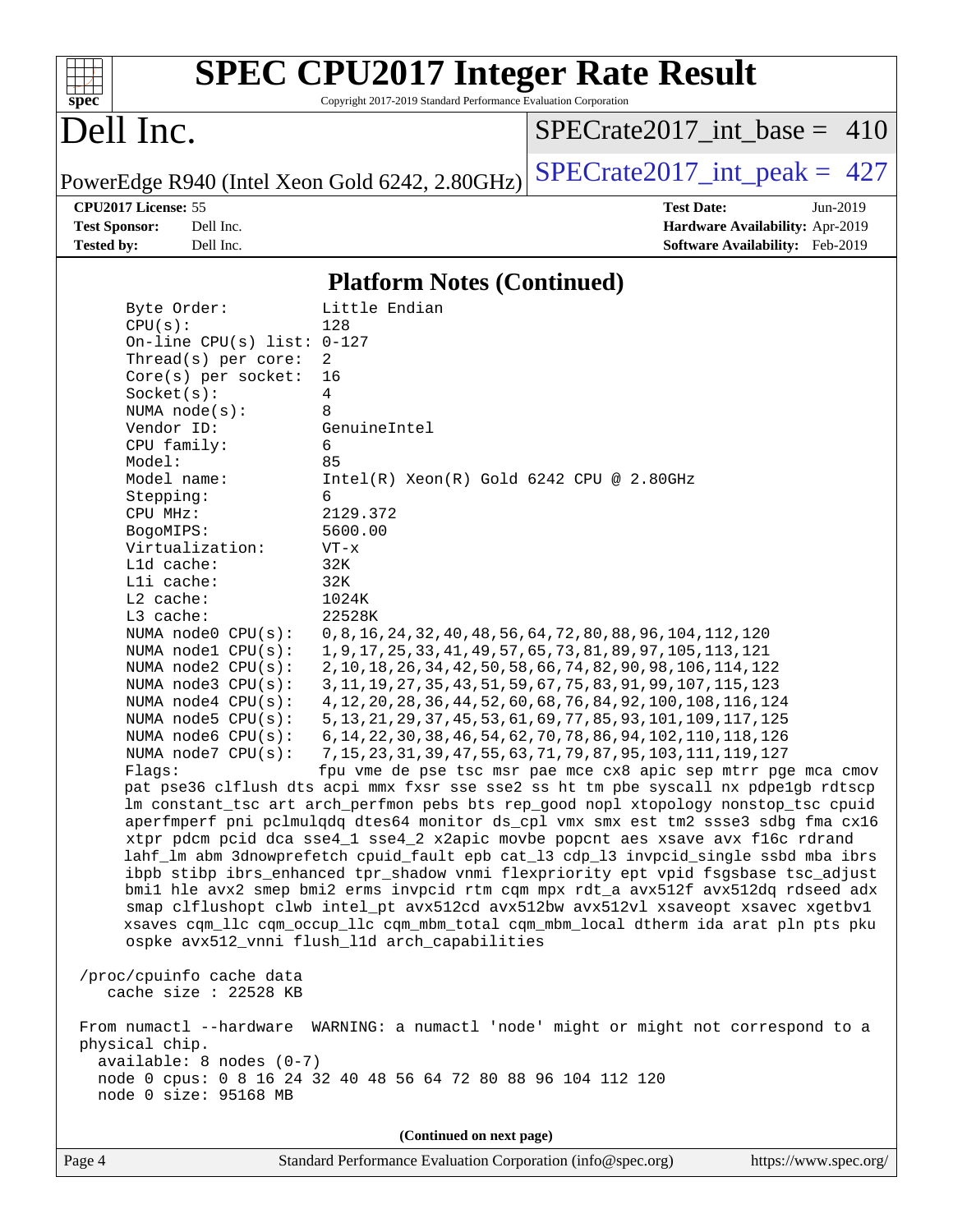| $sp\overline{ec}$                              |                                   | <b>SPEC CPU2017 Integer Rate Result</b>                         |              |          |          |          | Copyright 2017-2019 Standard Performance Evaluation Corporation |  |  |                   |                                 |          |  |
|------------------------------------------------|-----------------------------------|-----------------------------------------------------------------|--------------|----------|----------|----------|-----------------------------------------------------------------|--|--|-------------------|---------------------------------|----------|--|
| Dell Inc.                                      |                                   |                                                                 |              |          |          |          |                                                                 |  |  |                   | $SPECrate2017\_int\_base = 410$ |          |  |
| PowerEdge R940 (Intel Xeon Gold 6242, 2.80GHz) |                                   |                                                                 |              |          |          |          |                                                                 |  |  |                   | $SPECrate2017\_int\_peak = 427$ |          |  |
| CPU2017 License: 55                            |                                   |                                                                 |              |          |          |          |                                                                 |  |  | <b>Test Date:</b> |                                 | Jun-2019 |  |
| <b>Test Sponsor:</b>                           | Dell Inc.                         |                                                                 |              |          |          |          |                                                                 |  |  |                   | Hardware Availability: Apr-2019 |          |  |
| <b>Tested by:</b>                              | Dell Inc.                         |                                                                 |              |          |          |          |                                                                 |  |  |                   | Software Availability: Feb-2019 |          |  |
|                                                |                                   |                                                                 |              |          |          |          | <b>Platform Notes (Continued)</b>                               |  |  |                   |                                 |          |  |
|                                                |                                   | node 0 free: 94968 MB                                           |              |          |          |          |                                                                 |  |  |                   |                                 |          |  |
|                                                |                                   | node 1 cpus: 1 9 17 25 33 41 49 57 65 73 81 89 97 105 113 121   |              |          |          |          |                                                                 |  |  |                   |                                 |          |  |
|                                                |                                   | node 1 size: 96764 MB<br>node 1 free: 96590 MB                  |              |          |          |          |                                                                 |  |  |                   |                                 |          |  |
|                                                |                                   | node 2 cpus: 2 10 18 26 34 42 50 58 66 74 82 90 98 106 114 122  |              |          |          |          |                                                                 |  |  |                   |                                 |          |  |
|                                                |                                   | node 2 size: 96764 MB                                           |              |          |          |          |                                                                 |  |  |                   |                                 |          |  |
|                                                |                                   | node 2 free: 96589 MB                                           |              |          |          |          |                                                                 |  |  |                   |                                 |          |  |
|                                                |                                   | node 3 cpus: 3 11 19 27 35 43 51 59 67 75 83 91 99 107 115 123  |              |          |          |          |                                                                 |  |  |                   |                                 |          |  |
|                                                |                                   | node 3 size: 96764 MB                                           |              |          |          |          |                                                                 |  |  |                   |                                 |          |  |
|                                                |                                   | node 3 free: 94699 MB                                           |              |          |          |          |                                                                 |  |  |                   |                                 |          |  |
|                                                |                                   | node 4 cpus: 4 12 20 28 36 44 52 60 68 76 84 92 100 108 116 124 |              |          |          |          |                                                                 |  |  |                   |                                 |          |  |
|                                                |                                   | node 4 size: 96764 MB                                           |              |          |          |          |                                                                 |  |  |                   |                                 |          |  |
|                                                |                                   | node 4 free: 96593 MB                                           |              |          |          |          |                                                                 |  |  |                   |                                 |          |  |
|                                                |                                   | node 5 cpus: 5 13 21 29 37 45 53 61 69 77 85 93 101 109 117 125 |              |          |          |          |                                                                 |  |  |                   |                                 |          |  |
|                                                |                                   | node 5 size: 96764 MB<br>node 5 free: 96572 MB                  |              |          |          |          |                                                                 |  |  |                   |                                 |          |  |
|                                                |                                   | node 6 cpus: 6 14 22 30 38 46 54 62 70 78 86 94 102 110 118 126 |              |          |          |          |                                                                 |  |  |                   |                                 |          |  |
|                                                |                                   | node 6 size: 96764 MB                                           |              |          |          |          |                                                                 |  |  |                   |                                 |          |  |
|                                                |                                   | node 6 free: 94710 MB                                           |              |          |          |          |                                                                 |  |  |                   |                                 |          |  |
|                                                |                                   | node 7 cpus: 7 15 23 31 39 47 55 63 71 79 87 95 103 111 119 127 |              |          |          |          |                                                                 |  |  |                   |                                 |          |  |
|                                                |                                   | node 7 size: 96742 MB                                           |              |          |          |          |                                                                 |  |  |                   |                                 |          |  |
|                                                |                                   | node 7 free: 96558 MB                                           |              |          |          |          |                                                                 |  |  |                   |                                 |          |  |
|                                                | node distances:                   |                                                                 |              |          |          |          |                                                                 |  |  |                   |                                 |          |  |
| node                                           | $\mathbf{0}$<br>1                 | 2<br>3                                                          | 4            | 5        | 6        | 7        |                                                                 |  |  |                   |                                 |          |  |
| 0 :<br>1:                                      | 21<br>10<br>21<br>10              | 21<br>21<br>21<br>21                                            | 11<br>21     | 21<br>11 | 21<br>21 | 21<br>21 |                                                                 |  |  |                   |                                 |          |  |
| 2:                                             | 21                                | 21 10<br>21                                                     | 21           | 21       | 11       | 21       |                                                                 |  |  |                   |                                 |          |  |
| 3 :                                            | 21<br>21                          | 21<br>$10\,$                                                    | 21           | 21       | 21       | 11       |                                                                 |  |  |                   |                                 |          |  |
| 4:                                             | 21<br>11                          | 21<br>21                                                        | 10           | 21       | 21       | 21       |                                                                 |  |  |                   |                                 |          |  |
| 5:                                             | 11<br>21                          | 21<br>21                                                        | 21           | 10       | 21       | 21       |                                                                 |  |  |                   |                                 |          |  |
| 6 :                                            | 21<br>21                          | 11<br>21                                                        | 21           | 21       | 10       | 21       |                                                                 |  |  |                   |                                 |          |  |
| 7:                                             | 21<br>21                          | 21<br>11                                                        | 21           | 21       | 21       | 10       |                                                                 |  |  |                   |                                 |          |  |
|                                                |                                   |                                                                 |              |          |          |          |                                                                 |  |  |                   |                                 |          |  |
| From /proc/meminfo                             |                                   |                                                                 |              |          |          |          |                                                                 |  |  |                   |                                 |          |  |
|                                                | MemTotal:                         |                                                                 | 791040364 kB |          |          |          |                                                                 |  |  |                   |                                 |          |  |
|                                                | HugePages_Total:<br>Hugepagesize: |                                                                 | 0<br>2048 kB |          |          |          |                                                                 |  |  |                   |                                 |          |  |
|                                                |                                   |                                                                 |              |          |          |          |                                                                 |  |  |                   |                                 |          |  |
|                                                | Ubuntu 18.04.2 LTS                | /usr/bin/lsb_release -d                                         |              |          |          |          |                                                                 |  |  |                   |                                 |          |  |
|                                                |                                   |                                                                 |              |          |          |          |                                                                 |  |  |                   |                                 |          |  |
|                                                |                                   | From /etc/*release* /etc/*version*                              |              |          |          |          |                                                                 |  |  |                   |                                 |          |  |
|                                                |                                   | debian_version: buster/sid                                      |              |          |          |          |                                                                 |  |  |                   |                                 |          |  |
|                                                | os-release:                       |                                                                 |              |          |          |          |                                                                 |  |  |                   |                                 |          |  |
|                                                | NAME="Ubuntu"                     |                                                                 |              |          |          |          |                                                                 |  |  |                   |                                 |          |  |
|                                                |                                   | VERSION="18.04.2 LTS (Bionic Beaver)"                           |              |          |          |          |                                                                 |  |  |                   |                                 |          |  |
|                                                | ID=ubuntu                         |                                                                 |              |          |          |          |                                                                 |  |  |                   |                                 |          |  |
|                                                |                                   |                                                                 |              |          |          |          |                                                                 |  |  |                   |                                 |          |  |
|                                                |                                   |                                                                 |              |          |          |          | (Continued on next page)                                        |  |  |                   |                                 |          |  |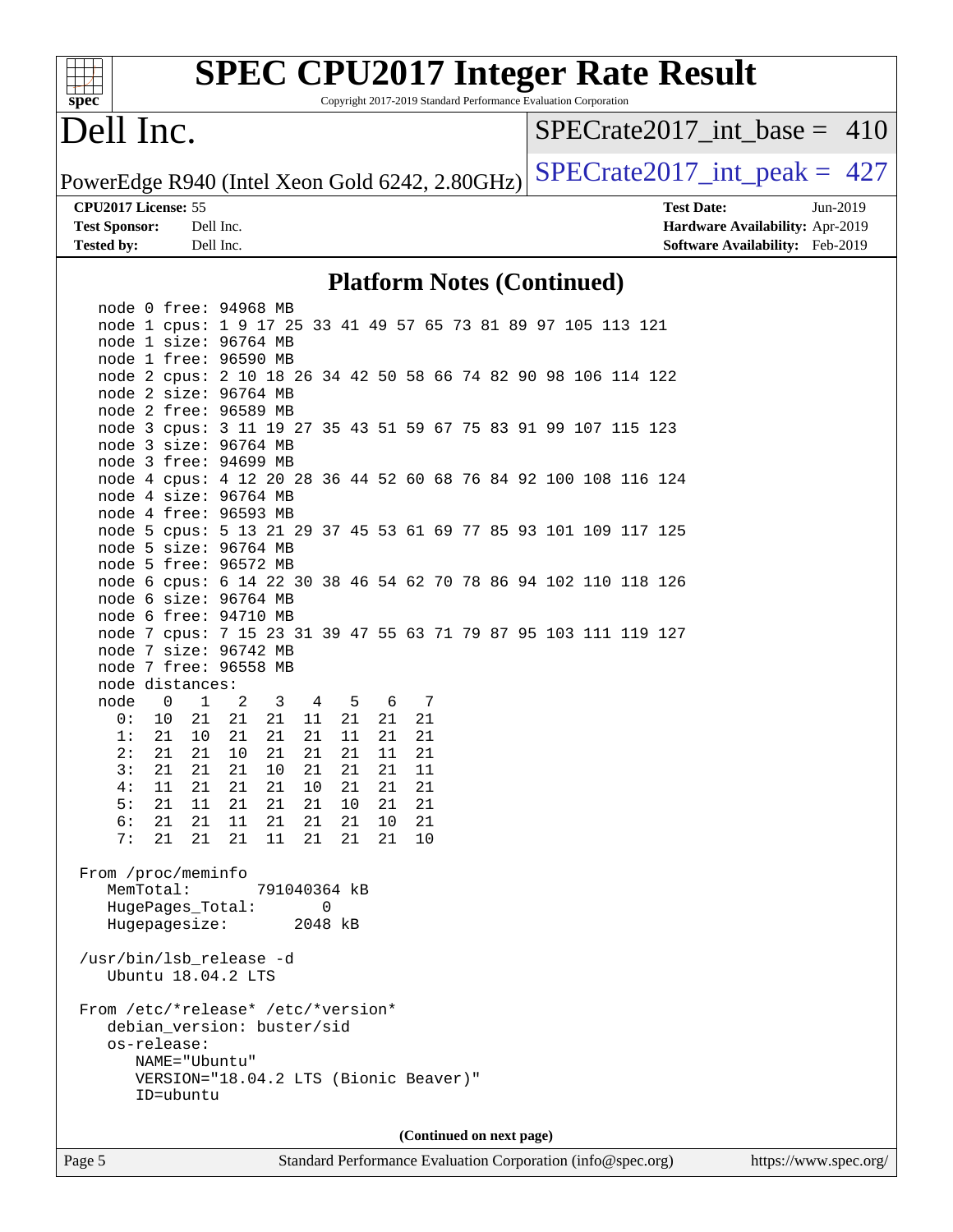| <b>SPEC CPU2017 Integer Rate Result</b><br>Copyright 2017-2019 Standard Performance Evaluation Corporation<br>$spec^*$                                                                                                                                                                                                                                                                       |                                                                                                              |
|----------------------------------------------------------------------------------------------------------------------------------------------------------------------------------------------------------------------------------------------------------------------------------------------------------------------------------------------------------------------------------------------|--------------------------------------------------------------------------------------------------------------|
| Dell Inc.                                                                                                                                                                                                                                                                                                                                                                                    | $SPECrate2017$ int base = 410                                                                                |
| PowerEdge R940 (Intel Xeon Gold 6242, 2.80GHz)                                                                                                                                                                                                                                                                                                                                               | $SPECTate2017\_int\_peak = 427$                                                                              |
| CPU2017 License: 55<br><b>Test Sponsor:</b><br>Dell Inc.<br><b>Tested by:</b><br>Dell Inc.                                                                                                                                                                                                                                                                                                   | <b>Test Date:</b><br>$Jun-2019$<br>Hardware Availability: Apr-2019<br><b>Software Availability:</b> Feb-2019 |
| <b>Platform Notes (Continued)</b>                                                                                                                                                                                                                                                                                                                                                            |                                                                                                              |
| ID LIKE=debian<br>PRETTY NAME="Ubuntu 18.04.2 LTS"<br>VERSION_ID="18.04"<br>HOME_URL="https://www.ubuntu.com/"<br>SUPPORT_URL="https://help.ubuntu.com/"                                                                                                                                                                                                                                     |                                                                                                              |
| uname $-a$ :<br>Linux intel-sut 4.15.0-45-generic #48-Ubuntu SMP Tue Jan 29 16:28:13 UTC 2019 x86_64<br>x86_64 x86_64 GNU/Linux                                                                                                                                                                                                                                                              |                                                                                                              |
| Kernel self-reported vulnerability status:                                                                                                                                                                                                                                                                                                                                                   |                                                                                                              |
| Not affected<br>CVE-2017-5754 (Meltdown):<br>CVE-2017-5753 (Spectre variant 1): Mitigation: __user pointer sanitization<br>CVE-2017-5715 (Spectre variant 2): Mitigation: Enhanced IBRS, IBPB                                                                                                                                                                                                |                                                                                                              |
| run-level 5 Jun 25 15:59                                                                                                                                                                                                                                                                                                                                                                     |                                                                                                              |
| SPEC is set to: /home/cpu2017<br>Filesystem<br>Type Size Used Avail Use% Mounted on<br>/dev/sda2<br>ext4 439G<br>28G 389G<br>$7\%$ /                                                                                                                                                                                                                                                         |                                                                                                              |
| Additional information from dmidecode follows. WARNING: Use caution when you interpret<br>this section. The 'dmidecode' program reads system data which is "intended to allow<br>hardware to be accurately determined", but the intent may not be met, as there are<br>frequent changes to hardware, firmware, and the "DMTF SMBIOS" standard.<br>BIOS Dell Inc. 2.1.8 04/30/2019<br>Memory: |                                                                                                              |
| 12x 002C069D002C 36ASF4G72PZ-2G9E2 32 GB 2 rank 2933<br>12x 00AD063200AD HMA84GR7CJR4N-WM 32 GB 2 rank 2933<br>24x Not Specified Not Specified                                                                                                                                                                                                                                               |                                                                                                              |
| (End of data from sysinfo program)                                                                                                                                                                                                                                                                                                                                                           |                                                                                                              |
| <b>Compiler Version Notes</b>                                                                                                                                                                                                                                                                                                                                                                |                                                                                                              |
| $502.\text{qcc }r(\text{peak})$<br>CC.                                                                                                                                                                                                                                                                                                                                                       |                                                                                                              |
| Intel(R) C Intel(R) 64 Compiler for applications running on IA-32, Version<br>19.0.1.144 Build 20181018<br>Copyright (C) 1985-2018 Intel Corporation. All rights reserved.                                                                                                                                                                                                                   |                                                                                                              |
|                                                                                                                                                                                                                                                                                                                                                                                              |                                                                                                              |
| 500.perlbench_r(base) 502.gcc_r(base) 505.mcf_r(base, peak)<br>CC.                                                                                                                                                                                                                                                                                                                           |                                                                                                              |
| (Continued on next page)                                                                                                                                                                                                                                                                                                                                                                     |                                                                                                              |
| Page 6<br>Standard Performance Evaluation Corporation (info@spec.org)                                                                                                                                                                                                                                                                                                                        | https://www.spec.org/                                                                                        |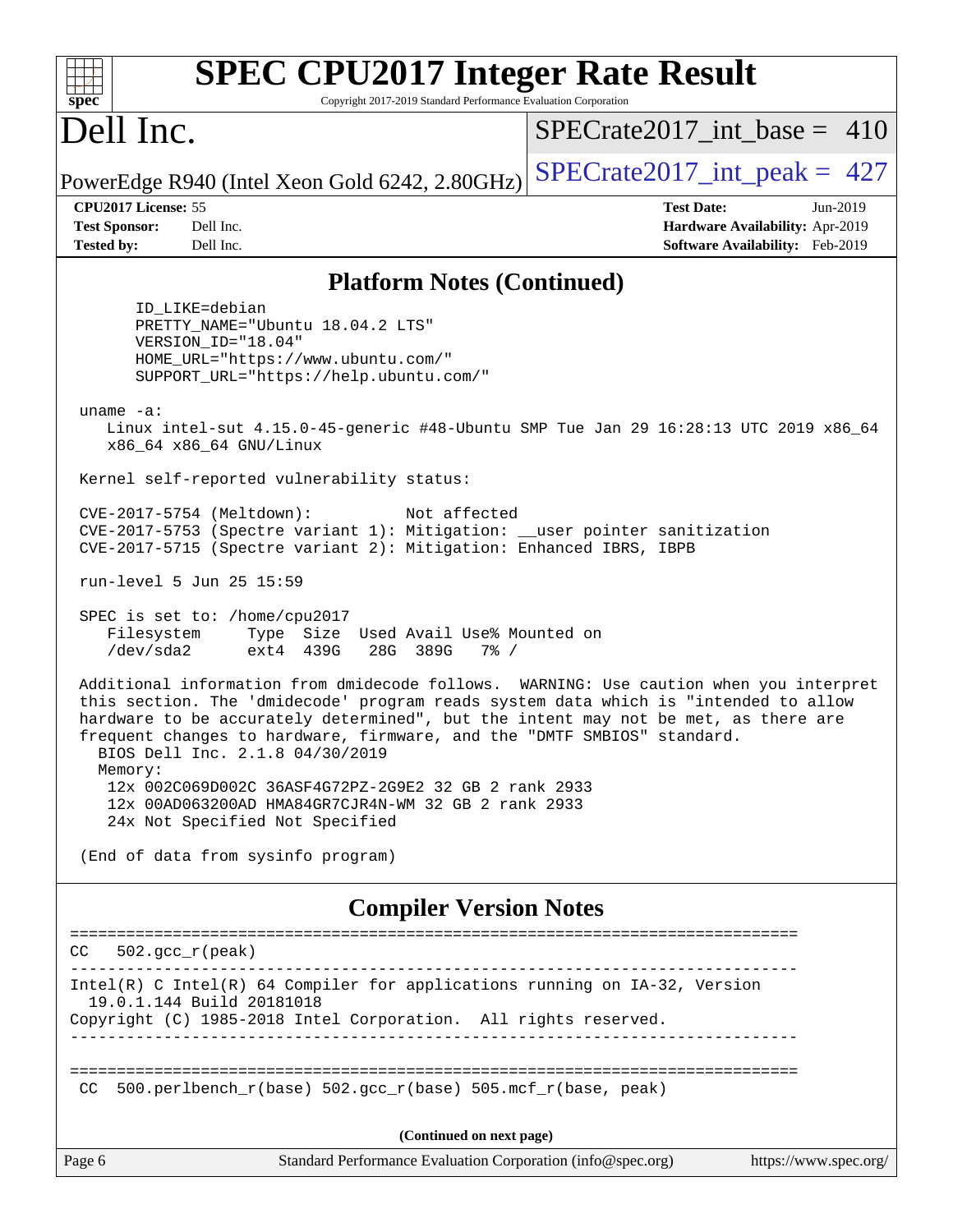| <b>SPEC CPU2017 Integer Rate Result</b>                                                                                                                                                                              |                                                                                                     |
|----------------------------------------------------------------------------------------------------------------------------------------------------------------------------------------------------------------------|-----------------------------------------------------------------------------------------------------|
| $spec^*$<br>Copyright 2017-2019 Standard Performance Evaluation Corporation                                                                                                                                          |                                                                                                     |
| Dell Inc.                                                                                                                                                                                                            | $SPECrate2017$ int base = 410                                                                       |
| PowerEdge R940 (Intel Xeon Gold 6242, 2.80GHz)                                                                                                                                                                       | $SPECrate2017\_int\_peak = 427$                                                                     |
| CPU2017 License: 55<br><b>Test Sponsor:</b><br>Dell Inc.<br><b>Tested by:</b><br>Dell Inc.                                                                                                                           | <b>Test Date:</b><br>Jun-2019<br>Hardware Availability: Apr-2019<br>Software Availability: Feb-2019 |
| <b>Compiler Version Notes (Continued)</b><br>525.x264_r(base, peak) 557.xz_r(base, peak)                                                                                                                             |                                                                                                     |
| Intel(R) C Intel(R) 64 Compiler for applications running on Intel(R) 64,<br>Version 19.0.1.144 Build 20181018<br>Copyright (C) 1985-2018 Intel Corporation. All rights reserved.<br>________________________________ |                                                                                                     |
| 500.perlbench_r(peak)<br>CC.                                                                                                                                                                                         |                                                                                                     |
| Intel(R) C Intel(R) 64 Compiler for applications running on Intel(R) 64,<br>Version 19.0.1.144 Build 20181018<br>Copyright (C) 1985-2018 Intel Corporation. All rights reserved.<br>-------------------------------- |                                                                                                     |
| $CXXC$ 523.xalancbmk $r(\text{peak})$                                                                                                                                                                                |                                                                                                     |
| Intel(R) C++ Intel(R) 64 Compiler for applications running on IA-32, Version<br>19.0.1.144 Build 20181018<br>Copyright (C) 1985-2018 Intel Corporation. All rights reserved.                                         |                                                                                                     |
| CXXC 520.omnetpp_r(base, peak) 523.xalancbmk_r(base) 531.deepsjeng_r(base,<br>peak) 541.leela_r(base, peak)                                                                                                          |                                                                                                     |
| ---------------------<br>Intel(R) $C++$ Intel(R) 64 Compiler for applications running on Intel(R) 64,<br>Version 19.0.1.144 Build 20181018<br>Copyright (C) 1985-2018 Intel Corporation. All rights reserved.        |                                                                                                     |
| FC 548.exchange2_r(base, peak)                                                                                                                                                                                       |                                                                                                     |
| $Intel(R)$ Fortran Intel(R) 64 Compiler for applications running on Intel(R)<br>64, Version 19.0.1.144 Build 20181018<br>Copyright (C) 1985-2018 Intel Corporation. All rights reserved.                             |                                                                                                     |
| <b>Base Compiler Invocation</b><br>C benchmarks:<br>$\text{icc -m64 -std=c11}$                                                                                                                                       |                                                                                                     |

**(Continued on next page)**

Page 7 Standard Performance Evaluation Corporation [\(info@spec.org\)](mailto:info@spec.org) <https://www.spec.org/>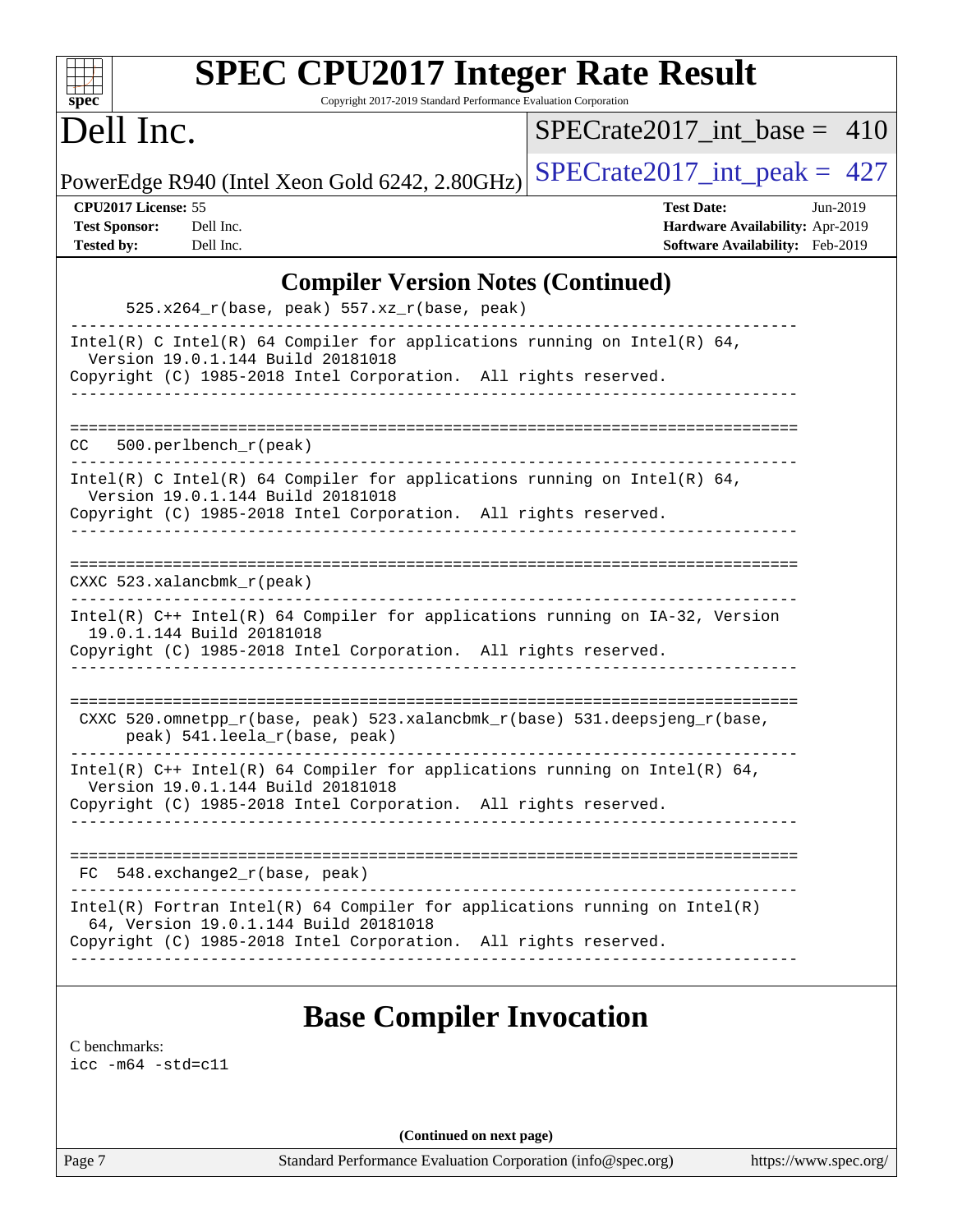

# **[SPEC CPU2017 Integer Rate Result](http://www.spec.org/auto/cpu2017/Docs/result-fields.html#SPECCPU2017IntegerRateResult)**

Copyright 2017-2019 Standard Performance Evaluation Corporation

# Dell Inc.

[SPECrate2017\\_int\\_base =](http://www.spec.org/auto/cpu2017/Docs/result-fields.html#SPECrate2017intbase) 410

PowerEdge R940 (Intel Xeon Gold 6242, 2.80GHz)  $\text{SPECrate}2017\_int\_peak = 427$ 

**[Tested by:](http://www.spec.org/auto/cpu2017/Docs/result-fields.html#Testedby)** Dell Inc. **[Software Availability:](http://www.spec.org/auto/cpu2017/Docs/result-fields.html#SoftwareAvailability)** Feb-2019

**[CPU2017 License:](http://www.spec.org/auto/cpu2017/Docs/result-fields.html#CPU2017License)** 55 **[Test Date:](http://www.spec.org/auto/cpu2017/Docs/result-fields.html#TestDate)** Jun-2019 **[Test Sponsor:](http://www.spec.org/auto/cpu2017/Docs/result-fields.html#TestSponsor)** Dell Inc. **[Hardware Availability:](http://www.spec.org/auto/cpu2017/Docs/result-fields.html#HardwareAvailability)** Apr-2019

# **[Base Compiler Invocation \(Continued\)](http://www.spec.org/auto/cpu2017/Docs/result-fields.html#BaseCompilerInvocation)**

[C++ benchmarks:](http://www.spec.org/auto/cpu2017/Docs/result-fields.html#CXXbenchmarks) [icpc -m64](http://www.spec.org/cpu2017/results/res2019q3/cpu2017-20190708-15932.flags.html#user_CXXbase_intel_icpc_64bit_4ecb2543ae3f1412ef961e0650ca070fec7b7afdcd6ed48761b84423119d1bf6bdf5cad15b44d48e7256388bc77273b966e5eb805aefd121eb22e9299b2ec9d9)

[Fortran benchmarks](http://www.spec.org/auto/cpu2017/Docs/result-fields.html#Fortranbenchmarks): [ifort -m64](http://www.spec.org/cpu2017/results/res2019q3/cpu2017-20190708-15932.flags.html#user_FCbase_intel_ifort_64bit_24f2bb282fbaeffd6157abe4f878425411749daecae9a33200eee2bee2fe76f3b89351d69a8130dd5949958ce389cf37ff59a95e7a40d588e8d3a57e0c3fd751)

## **[Base Portability Flags](http://www.spec.org/auto/cpu2017/Docs/result-fields.html#BasePortabilityFlags)**

 500.perlbench\_r: [-DSPEC\\_LP64](http://www.spec.org/cpu2017/results/res2019q3/cpu2017-20190708-15932.flags.html#b500.perlbench_r_basePORTABILITY_DSPEC_LP64) [-DSPEC\\_LINUX\\_X64](http://www.spec.org/cpu2017/results/res2019q3/cpu2017-20190708-15932.flags.html#b500.perlbench_r_baseCPORTABILITY_DSPEC_LINUX_X64) 502.gcc\_r: [-DSPEC\\_LP64](http://www.spec.org/cpu2017/results/res2019q3/cpu2017-20190708-15932.flags.html#suite_basePORTABILITY502_gcc_r_DSPEC_LP64) 505.mcf\_r: [-DSPEC\\_LP64](http://www.spec.org/cpu2017/results/res2019q3/cpu2017-20190708-15932.flags.html#suite_basePORTABILITY505_mcf_r_DSPEC_LP64) 520.omnetpp\_r: [-DSPEC\\_LP64](http://www.spec.org/cpu2017/results/res2019q3/cpu2017-20190708-15932.flags.html#suite_basePORTABILITY520_omnetpp_r_DSPEC_LP64) 523.xalancbmk\_r: [-DSPEC\\_LP64](http://www.spec.org/cpu2017/results/res2019q3/cpu2017-20190708-15932.flags.html#suite_basePORTABILITY523_xalancbmk_r_DSPEC_LP64) [-DSPEC\\_LINUX](http://www.spec.org/cpu2017/results/res2019q3/cpu2017-20190708-15932.flags.html#b523.xalancbmk_r_baseCXXPORTABILITY_DSPEC_LINUX) 525.x264\_r: [-DSPEC\\_LP64](http://www.spec.org/cpu2017/results/res2019q3/cpu2017-20190708-15932.flags.html#suite_basePORTABILITY525_x264_r_DSPEC_LP64) 531.deepsjeng\_r: [-DSPEC\\_LP64](http://www.spec.org/cpu2017/results/res2019q3/cpu2017-20190708-15932.flags.html#suite_basePORTABILITY531_deepsjeng_r_DSPEC_LP64) 541.leela\_r: [-DSPEC\\_LP64](http://www.spec.org/cpu2017/results/res2019q3/cpu2017-20190708-15932.flags.html#suite_basePORTABILITY541_leela_r_DSPEC_LP64) 548.exchange2\_r: [-DSPEC\\_LP64](http://www.spec.org/cpu2017/results/res2019q3/cpu2017-20190708-15932.flags.html#suite_basePORTABILITY548_exchange2_r_DSPEC_LP64) 557.xz\_r: [-DSPEC\\_LP64](http://www.spec.org/cpu2017/results/res2019q3/cpu2017-20190708-15932.flags.html#suite_basePORTABILITY557_xz_r_DSPEC_LP64)

## **[Base Optimization Flags](http://www.spec.org/auto/cpu2017/Docs/result-fields.html#BaseOptimizationFlags)**

### [C benchmarks](http://www.spec.org/auto/cpu2017/Docs/result-fields.html#Cbenchmarks):

[-Wl,-z,muldefs](http://www.spec.org/cpu2017/results/res2019q3/cpu2017-20190708-15932.flags.html#user_CCbase_link_force_multiple1_b4cbdb97b34bdee9ceefcfe54f4c8ea74255f0b02a4b23e853cdb0e18eb4525ac79b5a88067c842dd0ee6996c24547a27a4b99331201badda8798ef8a743f577) [-xCORE-AVX512](http://www.spec.org/cpu2017/results/res2019q3/cpu2017-20190708-15932.flags.html#user_CCbase_f-xCORE-AVX512) [-ipo](http://www.spec.org/cpu2017/results/res2019q3/cpu2017-20190708-15932.flags.html#user_CCbase_f-ipo) [-O3](http://www.spec.org/cpu2017/results/res2019q3/cpu2017-20190708-15932.flags.html#user_CCbase_f-O3) [-no-prec-div](http://www.spec.org/cpu2017/results/res2019q3/cpu2017-20190708-15932.flags.html#user_CCbase_f-no-prec-div) [-qopt-mem-layout-trans=4](http://www.spec.org/cpu2017/results/res2019q3/cpu2017-20190708-15932.flags.html#user_CCbase_f-qopt-mem-layout-trans_fa39e755916c150a61361b7846f310bcdf6f04e385ef281cadf3647acec3f0ae266d1a1d22d972a7087a248fd4e6ca390a3634700869573d231a252c784941a8) [-L/usr/local/IntelCompiler19/compilers\\_and\\_libraries\\_2019.1.144/linux/compiler/lib/intel64](http://www.spec.org/cpu2017/results/res2019q3/cpu2017-20190708-15932.flags.html#user_CCbase_qkmalloc_link_f25da0aa8cf9bced0533715046f0c2fbfb1a7191e3e496916672e09b4c388a884c4c7e4862cb529343da2264b43416df65c99fd1ddbf5dd13ae6d3130cf47881) [-lqkmalloc](http://www.spec.org/cpu2017/results/res2019q3/cpu2017-20190708-15932.flags.html#user_CCbase_qkmalloc_link_lib_79a818439969f771c6bc311cfd333c00fc099dad35c030f5aab9dda831713d2015205805422f83de8875488a2991c0a156aaa600e1f9138f8fc37004abc96dc5)

### [C++ benchmarks](http://www.spec.org/auto/cpu2017/Docs/result-fields.html#CXXbenchmarks):

[-Wl,-z,muldefs](http://www.spec.org/cpu2017/results/res2019q3/cpu2017-20190708-15932.flags.html#user_CXXbase_link_force_multiple1_b4cbdb97b34bdee9ceefcfe54f4c8ea74255f0b02a4b23e853cdb0e18eb4525ac79b5a88067c842dd0ee6996c24547a27a4b99331201badda8798ef8a743f577) [-xCORE-AVX512](http://www.spec.org/cpu2017/results/res2019q3/cpu2017-20190708-15932.flags.html#user_CXXbase_f-xCORE-AVX512) [-ipo](http://www.spec.org/cpu2017/results/res2019q3/cpu2017-20190708-15932.flags.html#user_CXXbase_f-ipo) [-O3](http://www.spec.org/cpu2017/results/res2019q3/cpu2017-20190708-15932.flags.html#user_CXXbase_f-O3) [-no-prec-div](http://www.spec.org/cpu2017/results/res2019q3/cpu2017-20190708-15932.flags.html#user_CXXbase_f-no-prec-div) [-qopt-mem-layout-trans=4](http://www.spec.org/cpu2017/results/res2019q3/cpu2017-20190708-15932.flags.html#user_CXXbase_f-qopt-mem-layout-trans_fa39e755916c150a61361b7846f310bcdf6f04e385ef281cadf3647acec3f0ae266d1a1d22d972a7087a248fd4e6ca390a3634700869573d231a252c784941a8) [-L/usr/local/IntelCompiler19/compilers\\_and\\_libraries\\_2019.1.144/linux/compiler/lib/intel64](http://www.spec.org/cpu2017/results/res2019q3/cpu2017-20190708-15932.flags.html#user_CXXbase_qkmalloc_link_f25da0aa8cf9bced0533715046f0c2fbfb1a7191e3e496916672e09b4c388a884c4c7e4862cb529343da2264b43416df65c99fd1ddbf5dd13ae6d3130cf47881)

[-lqkmalloc](http://www.spec.org/cpu2017/results/res2019q3/cpu2017-20190708-15932.flags.html#user_CXXbase_qkmalloc_link_lib_79a818439969f771c6bc311cfd333c00fc099dad35c030f5aab9dda831713d2015205805422f83de8875488a2991c0a156aaa600e1f9138f8fc37004abc96dc5)

### [Fortran benchmarks](http://www.spec.org/auto/cpu2017/Docs/result-fields.html#Fortranbenchmarks):

```
-Wl,-z,muldefs -xCORE-AVX512 -ipo -O3 -no-prec-div
-qopt-mem-layout-trans=4 -nostandard-realloc-lhs -align array32byte
-L/usr/local/IntelCompiler19/compilers_and_libraries_2019.1.144/linux/compiler/lib/intel64
-lqkmalloc
```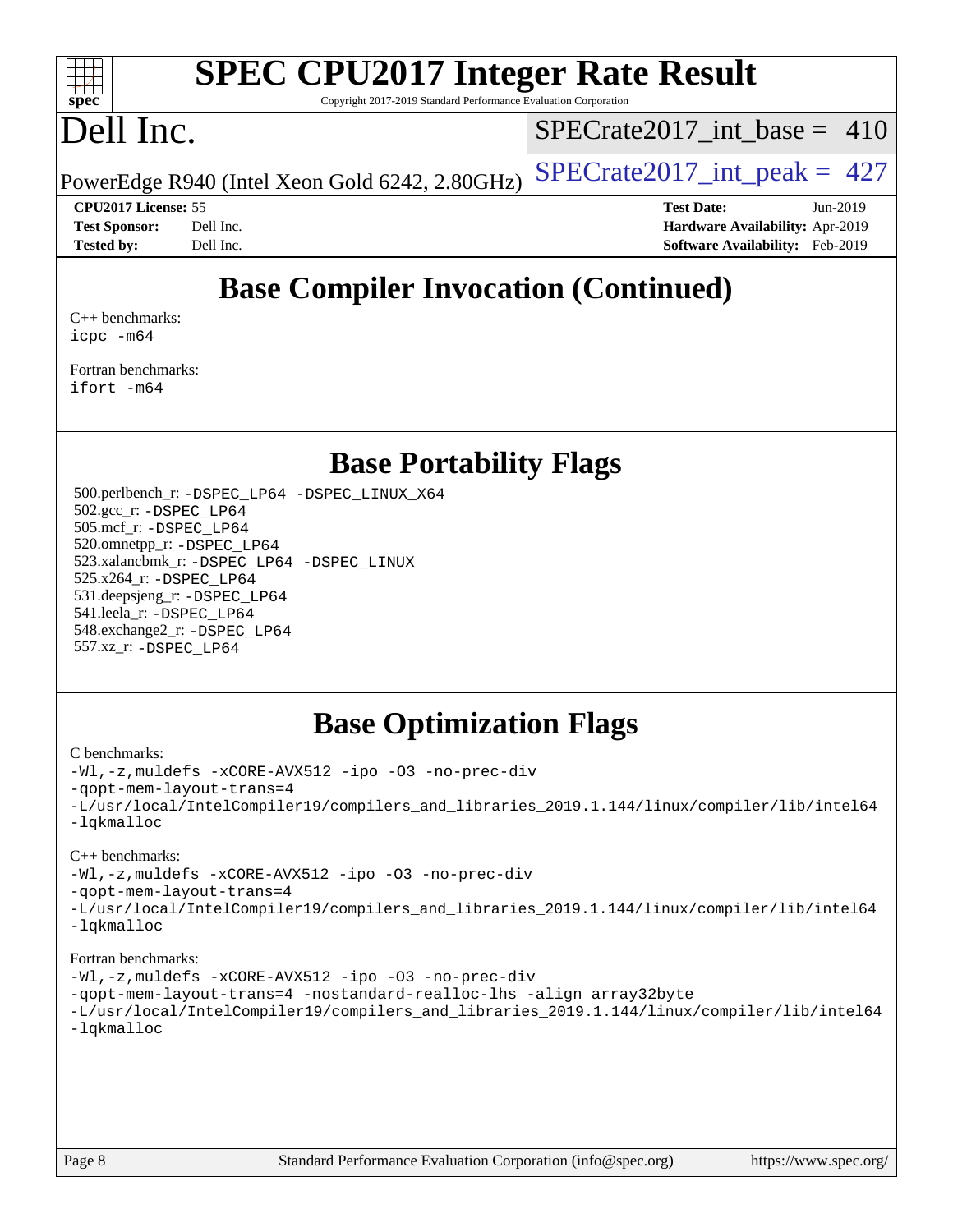| <b>SPEC CPU2017 Integer Rate Result</b>                                                                                                                                                                                                                                                                                                                                              |                                                                                                     |
|--------------------------------------------------------------------------------------------------------------------------------------------------------------------------------------------------------------------------------------------------------------------------------------------------------------------------------------------------------------------------------------|-----------------------------------------------------------------------------------------------------|
| spec<br>Copyright 2017-2019 Standard Performance Evaluation Corporation<br>Dell Inc.                                                                                                                                                                                                                                                                                                 | $SPECrate2017\_int\_base = 410$                                                                     |
|                                                                                                                                                                                                                                                                                                                                                                                      |                                                                                                     |
| PowerEdge R940 (Intel Xeon Gold 6242, 2.80GHz)                                                                                                                                                                                                                                                                                                                                       | $SPECrate2017\_int\_peak = 427$                                                                     |
| CPU2017 License: 55<br><b>Test Sponsor:</b><br>Dell Inc.<br>Dell Inc.<br><b>Tested by:</b>                                                                                                                                                                                                                                                                                           | <b>Test Date:</b><br>Jun-2019<br>Hardware Availability: Apr-2019<br>Software Availability: Feb-2019 |
| <b>Peak Compiler Invocation</b>                                                                                                                                                                                                                                                                                                                                                      |                                                                                                     |
| C benchmarks (except as noted below):<br>$\text{icc -m64 -std=c11}$                                                                                                                                                                                                                                                                                                                  |                                                                                                     |
| 502.gcc_r: icc -m32 -std=c11 -L/usr/local/IntelCompiler19/compilers_and_libraries_2019.1.144/linux/compiler/lib/ia32_lin                                                                                                                                                                                                                                                             |                                                                                                     |
| C++ benchmarks (except as noted below):<br>$icpc - m64$                                                                                                                                                                                                                                                                                                                              |                                                                                                     |
| 523.xalancbmk_r:icpc -m32 -L/usr/local/IntelCompiler19/compilers_and_libraries_2019.1.144/linux/compiler/lib/ia32_lin                                                                                                                                                                                                                                                                |                                                                                                     |
| Fortran benchmarks:<br>ifort -m64                                                                                                                                                                                                                                                                                                                                                    |                                                                                                     |
| <b>Peak Portability Flags</b><br>500.perlbench_r: -DSPEC_LP64 -DSPEC_LINUX_X64<br>502.gcc_r: -D_FILE_OFFSET_BITS=64<br>505.mcf_r: -DSPEC_LP64<br>520.omnetpp_r: -DSPEC_LP64<br>523.xalancbmk_r: -D_FILE_OFFSET_BITS=64 -DSPEC_LINUX<br>525.x264_r: - DSPEC LP64<br>531.deepsjeng_r: -DSPEC_LP64<br>541.leela_r: -DSPEC_LP64<br>548.exchange2_r: -DSPEC LP64<br>557.xz_r: -DSPEC LP64 |                                                                                                     |
| <b>Peak Optimization Flags</b>                                                                                                                                                                                                                                                                                                                                                       |                                                                                                     |
| C benchmarks:                                                                                                                                                                                                                                                                                                                                                                        |                                                                                                     |
| 500.perlbench_r: -Wl,-z, muldefs -prof-gen(pass 1) -prof-use(pass 2) -ipo<br>-xCORE-AVX512 -03 -no-prec-div -qopt-mem-layout-trans=4                                                                                                                                                                                                                                                 |                                                                                                     |
| -fno-strict-overflow<br>-L/usr/local/IntelCompiler19/compilers_and_libraries_2019.1.144/linux/compiler/lib/intel64<br>-lqkmalloc                                                                                                                                                                                                                                                     |                                                                                                     |
| $502.\text{sec\_r: } -W1$ , $-z$ , muldefs $-prof-gen(pass1)$ $-prof-use(pass2)$ $-ipo$<br>-xCORE-AVX512 -03 -no-prec-div -qopt-mem-layout-trans=4<br>-L/usr/local/je5.0.1-32/lib -ljemalloc                                                                                                                                                                                         |                                                                                                     |
| 505.mcf_r: -Wl, -z, muldefs -xCORE-AVX512 -ipo -03 -no-prec-div<br>-gopt-mem-layout-trans=4                                                                                                                                                                                                                                                                                          |                                                                                                     |
| (Continued on next page)                                                                                                                                                                                                                                                                                                                                                             |                                                                                                     |

Page 9 Standard Performance Evaluation Corporation [\(info@spec.org\)](mailto:info@spec.org) <https://www.spec.org/>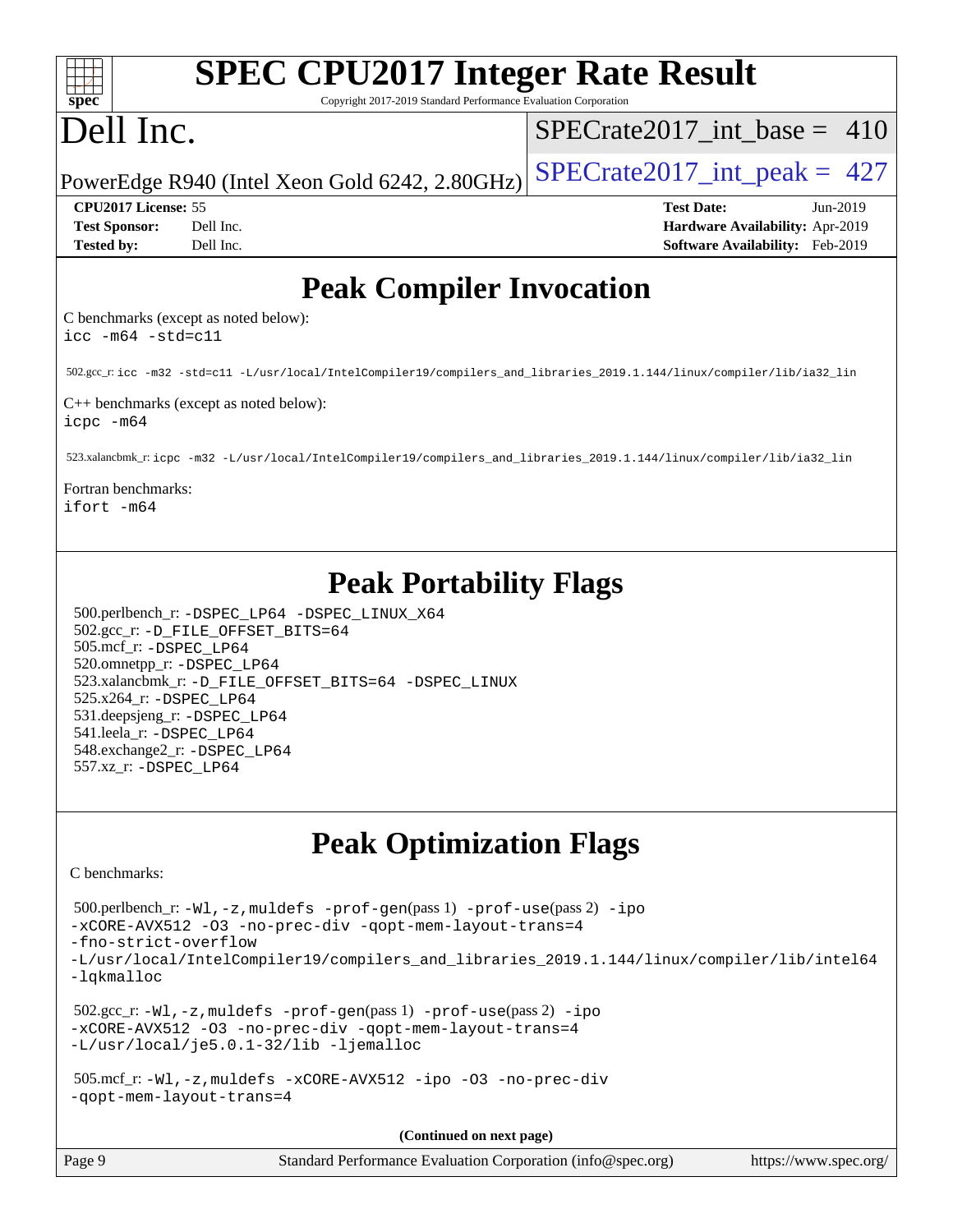| spec                                           | <b>SPEC CPU2017 Integer Rate Result</b><br>Copyright 2017-2019 Standard Performance Evaluation Corporation   |                                                                                            |
|------------------------------------------------|--------------------------------------------------------------------------------------------------------------|--------------------------------------------------------------------------------------------|
| Dell Inc.                                      |                                                                                                              | SPECrate2017 int base = $410$                                                              |
|                                                | PowerEdge R940 (Intel Xeon Gold 6242, 2.80GHz)                                                               | $SPECTate2017\_int\_peak = 427$                                                            |
| CPU2017 License: 55                            |                                                                                                              | <b>Test Date:</b><br>Jun-2019                                                              |
| <b>Test Sponsor:</b>                           | Dell Inc.                                                                                                    | Hardware Availability: Apr-2019                                                            |
| <b>Tested by:</b>                              | Dell Inc.                                                                                                    | <b>Software Availability:</b> Feb-2019                                                     |
|                                                | <b>Peak Optimization Flags (Continued)</b>                                                                   |                                                                                            |
| $505 \text{.mcf}_r$ (continued):<br>-lgkmalloc |                                                                                                              | -L/usr/local/IntelCompiler19/compilers and libraries 2019.1.144/linux/compiler/lib/intel64 |
| -lgkmalloc                                     | $525.x264_r: -W1, -z$ , muldefs $-xCORE-AVX512$ -ipo -03 -no-prec-div<br>-qopt-mem-layout-trans=4 -fno-alias | -L/usr/local/IntelCompiler19/compilers_and_libraries_2019.1.144/linux/compiler/lib/intel64 |
|                                                | $557.xz$ _r: Same as $505.mcf_r$                                                                             |                                                                                            |
| $C_{++}$ benchmarks:                           |                                                                                                              |                                                                                            |

```
 520.omnetpp_r: -Wl,-z,muldefs -xCORE-AVX512 -ipo -O3 -no-prec-div
-qopt-mem-layout-trans=4
-L/usr/local/IntelCompiler19/compilers_and_libraries_2019.1.144/linux/compiler/lib/intel64
```

```
-lqkmalloc
```

```
523.xalancbmk_r: -W1, -z, muldefs -prof-qen(pass 1) -prof-use-ipo-xCORE-AVX512 -O3 -no-prec-div -qopt-mem-layout-trans=4
-L/usr/local/je5.0.1-32/lib -ljemalloc
```
531.deepsjeng\_r: Same as 520.omnetpp\_r

541.leela\_r: Same as 520.omnetpp\_r

[Fortran benchmarks:](http://www.spec.org/auto/cpu2017/Docs/result-fields.html#Fortranbenchmarks) [-Wl,-z,muldefs](http://www.spec.org/cpu2017/results/res2019q3/cpu2017-20190708-15932.flags.html#user_FCpeak_link_force_multiple1_b4cbdb97b34bdee9ceefcfe54f4c8ea74255f0b02a4b23e853cdb0e18eb4525ac79b5a88067c842dd0ee6996c24547a27a4b99331201badda8798ef8a743f577) [-xCORE-AVX512](http://www.spec.org/cpu2017/results/res2019q3/cpu2017-20190708-15932.flags.html#user_FCpeak_f-xCORE-AVX512) [-ipo](http://www.spec.org/cpu2017/results/res2019q3/cpu2017-20190708-15932.flags.html#user_FCpeak_f-ipo) [-O3](http://www.spec.org/cpu2017/results/res2019q3/cpu2017-20190708-15932.flags.html#user_FCpeak_f-O3) [-no-prec-div](http://www.spec.org/cpu2017/results/res2019q3/cpu2017-20190708-15932.flags.html#user_FCpeak_f-no-prec-div) [-qopt-mem-layout-trans=4](http://www.spec.org/cpu2017/results/res2019q3/cpu2017-20190708-15932.flags.html#user_FCpeak_f-qopt-mem-layout-trans_fa39e755916c150a61361b7846f310bcdf6f04e385ef281cadf3647acec3f0ae266d1a1d22d972a7087a248fd4e6ca390a3634700869573d231a252c784941a8) [-nostandard-realloc-lhs](http://www.spec.org/cpu2017/results/res2019q3/cpu2017-20190708-15932.flags.html#user_FCpeak_f_2003_std_realloc_82b4557e90729c0f113870c07e44d33d6f5a304b4f63d4c15d2d0f1fab99f5daaed73bdb9275d9ae411527f28b936061aa8b9c8f2d63842963b95c9dd6426b8a) [-align array32byte](http://www.spec.org/cpu2017/results/res2019q3/cpu2017-20190708-15932.flags.html#user_FCpeak_align_array32byte_b982fe038af199962ba9a80c053b8342c548c85b40b8e86eb3cc33dee0d7986a4af373ac2d51c3f7cf710a18d62fdce2948f201cd044323541f22fc0fffc51b6) [-L/usr/local/IntelCompiler19/compilers\\_and\\_libraries\\_2019.1.144/linux/compiler/lib/intel64](http://www.spec.org/cpu2017/results/res2019q3/cpu2017-20190708-15932.flags.html#user_FCpeak_qkmalloc_link_f25da0aa8cf9bced0533715046f0c2fbfb1a7191e3e496916672e09b4c388a884c4c7e4862cb529343da2264b43416df65c99fd1ddbf5dd13ae6d3130cf47881) [-lqkmalloc](http://www.spec.org/cpu2017/results/res2019q3/cpu2017-20190708-15932.flags.html#user_FCpeak_qkmalloc_link_lib_79a818439969f771c6bc311cfd333c00fc099dad35c030f5aab9dda831713d2015205805422f83de8875488a2991c0a156aaa600e1f9138f8fc37004abc96dc5)

The flags files that were used to format this result can be browsed at

<http://www.spec.org/cpu2017/flags/Intel-ic18.0-official-linux64.2019-04-02.html> <http://www.spec.org/cpu2017/flags/Dell-Platform-Flags-PowerEdge14G-revE3.html>

You can also download the XML flags sources by saving the following links: <http://www.spec.org/cpu2017/flags/Intel-ic18.0-official-linux64.2019-04-02.xml> <http://www.spec.org/cpu2017/flags/Dell-Platform-Flags-PowerEdge14G-revE3.xml>